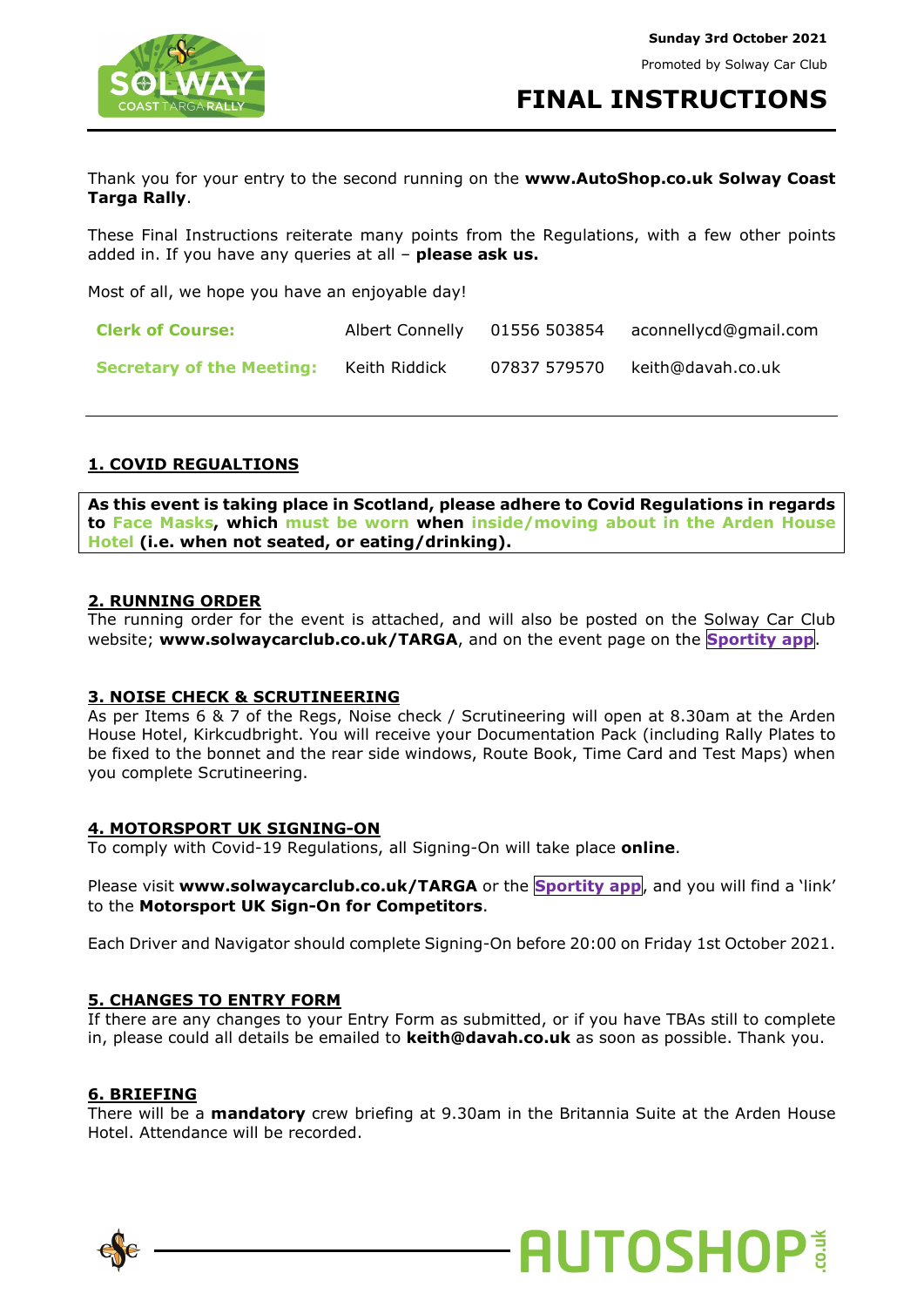Promoted by Solway Car Club



# **FINAL INSTRUCTIONS**

## **7. ROUTE INFORMATION**

The first car will leave the start (HQ) at **10.00am**, with all other competitors at one-minute intervals. The route will comprise road mileages of approximately 50 miles in close proximity to Kirkcudbright, and 16 tests on private land will be the competitive element.

Test diagrams will define the required route to follow, and any specific elements to comply with (penalties applicable for non-compliance). OS Maps will show the road section links between the Tests.

## **8. NOTICES**

Before, during and after the event, official notices will be displayed on the **Virtual Official Notice Board,** which will be on the **Sportity app**.

Competitors are asked to please download the free Sportity app from the AppStore (Apple) or Google Play (Android) via these details. >>

A link to the Virtual Official Noticeboard will also be posted on the event website.

You can also view this from a desktop computer via **https://webapp.sportity.com/channel/SCTR2021**



## **9. CATERING AND TOILET FACILITIES**

Tea or Coffee and a Bacon Roll will be provided at the start from 8.30am, as will Soup and Sandwiches at the halfway Lunch Halt after the first 8 tests, at around 12 noon. Food and Drinks at the finish / prizegiving are available, but not included in the entry fee. Toilet facilities will be available at the start, halfway halt and finish at the Arden House Hotel.

#### **10. RESULTS**

You will be required to Stop after Test 4, 8, 12 and 16 to allow your Timecard to be photographed.

Results will be posted online on the event website, **www.solwaycarclub.co.uk/TARGA**

Provisional results will be published during the event and will be finalised at the Rally HQ. Protests will be dealt with in accordance with C.5. Final Results will be published on the website **www.solwaycarclub.co.uk/TARGA**

## **11. LITTER**

As this is a working Military facility, can we please ask that you do not drop any litter. Our continued use of this venue depends on how we treat it, so we ask that you all take litter home, or dispose of it at the Arden House Hotel. Thank you.